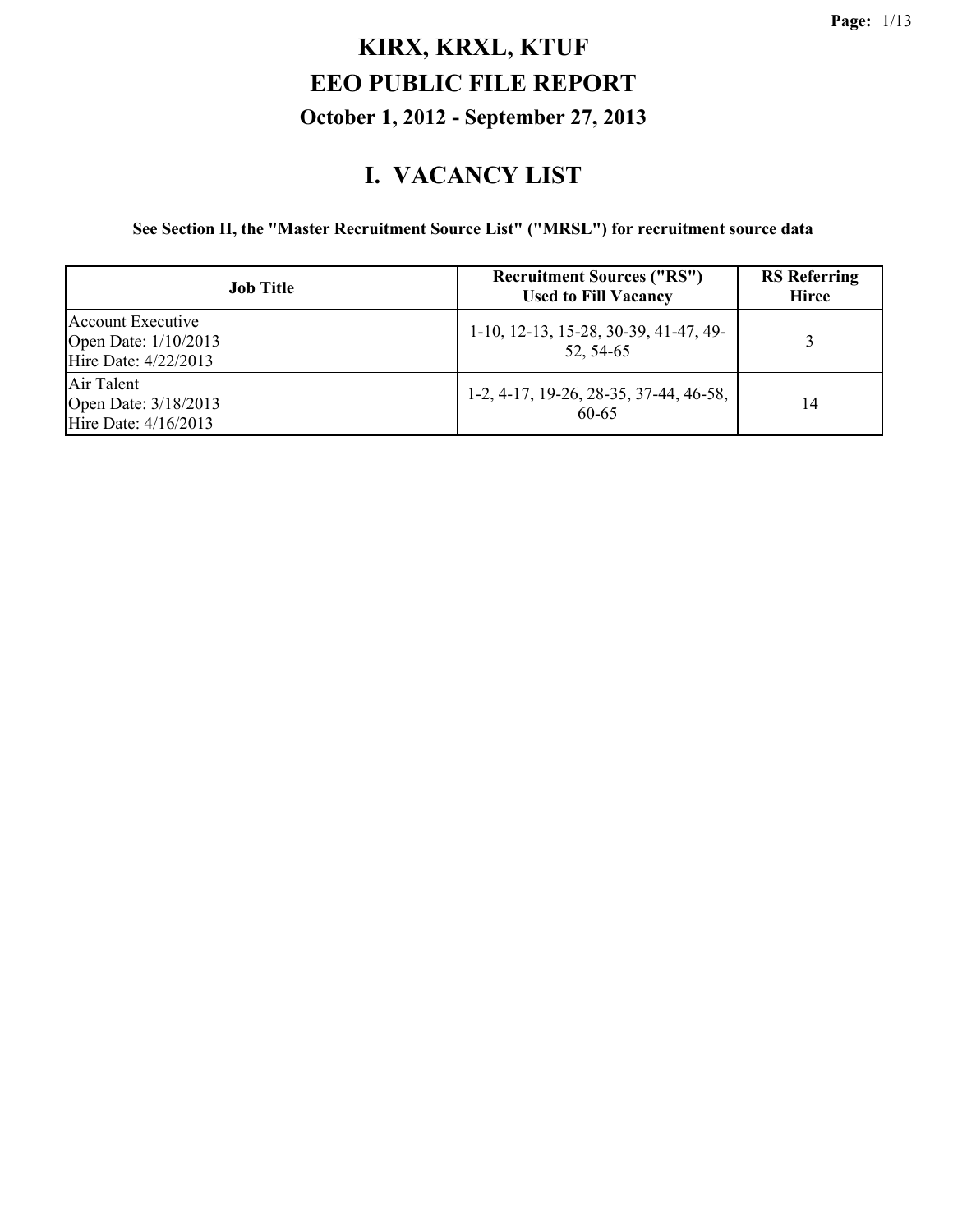| <b>RS</b><br><b>Number</b> | <b>RS</b> Information                                                                                                                                                                       | <b>Source Entitled</b><br>to Vacancy<br><b>Notification?</b><br>(Yes/No) | <b>No. of Interviewees</b><br><b>Referred by RS</b><br>Over<br><b>Reporting Period</b> |
|----------------------------|---------------------------------------------------------------------------------------------------------------------------------------------------------------------------------------------|--------------------------------------------------------------------------|----------------------------------------------------------------------------------------|
| $\mathbf{1}$               | American Indian Center<br>309 North Jefferson<br>Springfield, Missouri 65806<br>Phone: 417-866-3439<br>Fax: 1-816-471-8543<br><b>Christine Molley</b>                                       | N                                                                        | $\boldsymbol{0}$                                                                       |
| $\overline{2}$             | American Indian Council<br>317 North 11th Street 7th Floor<br>St. Louis, Missouri 63101<br>Phone: 314-589-6653<br>Fax: 1-314-231-7923<br>Dawn Jordan                                        | N                                                                        | $\boldsymbol{0}$                                                                       |
| $\overline{3}$             | <b>Broadcast 1 Source Website</b>                                                                                                                                                           | $\mathbf N$                                                              | 1                                                                                      |
| 4                          | <b>Broadcast Center</b><br>2360 Hampton Avenue<br>St. Louis, Missouri 63139<br>Phone: 314-647-8181<br>Email: placement@broadcastcenterinfo.com<br>Kara Savio                                | N                                                                        | $\boldsymbol{0}$                                                                       |
| 5                          | <b>Broadcast Center</b><br>2360 Hampton Ave<br>St. Louis, Missouri 63136<br>Phone: 314-647-8181<br>Email: placement@broadcastcenterinfo.com<br>Fax: 1-314-647-1575<br>Jim Bland             | N                                                                        | $\boldsymbol{0}$                                                                       |
| 6                          | Broadcast Center of St. Louis<br>2360 Hampton<br>St. Louis, Missouri 63139<br>Phone: 314-647-8181<br>Email: mba@mbaweb.org<br>Fax: 1-314-647-1575<br>Kara Savio                             | $\mathbf N$                                                              | $\boldsymbol{0}$                                                                       |
| $\tau$                     | Central Methodist College<br>CMC; 411 Central Methodist Square<br>Fayette, Missouri 65248<br>Phone: 660-248-3391<br>Url: NONE<br>Email: mba@mbaweb.org<br>Fax: 1-660-248-3469<br>Mark Kelty | ${\bf N}$                                                                | $\mathbf{0}$                                                                           |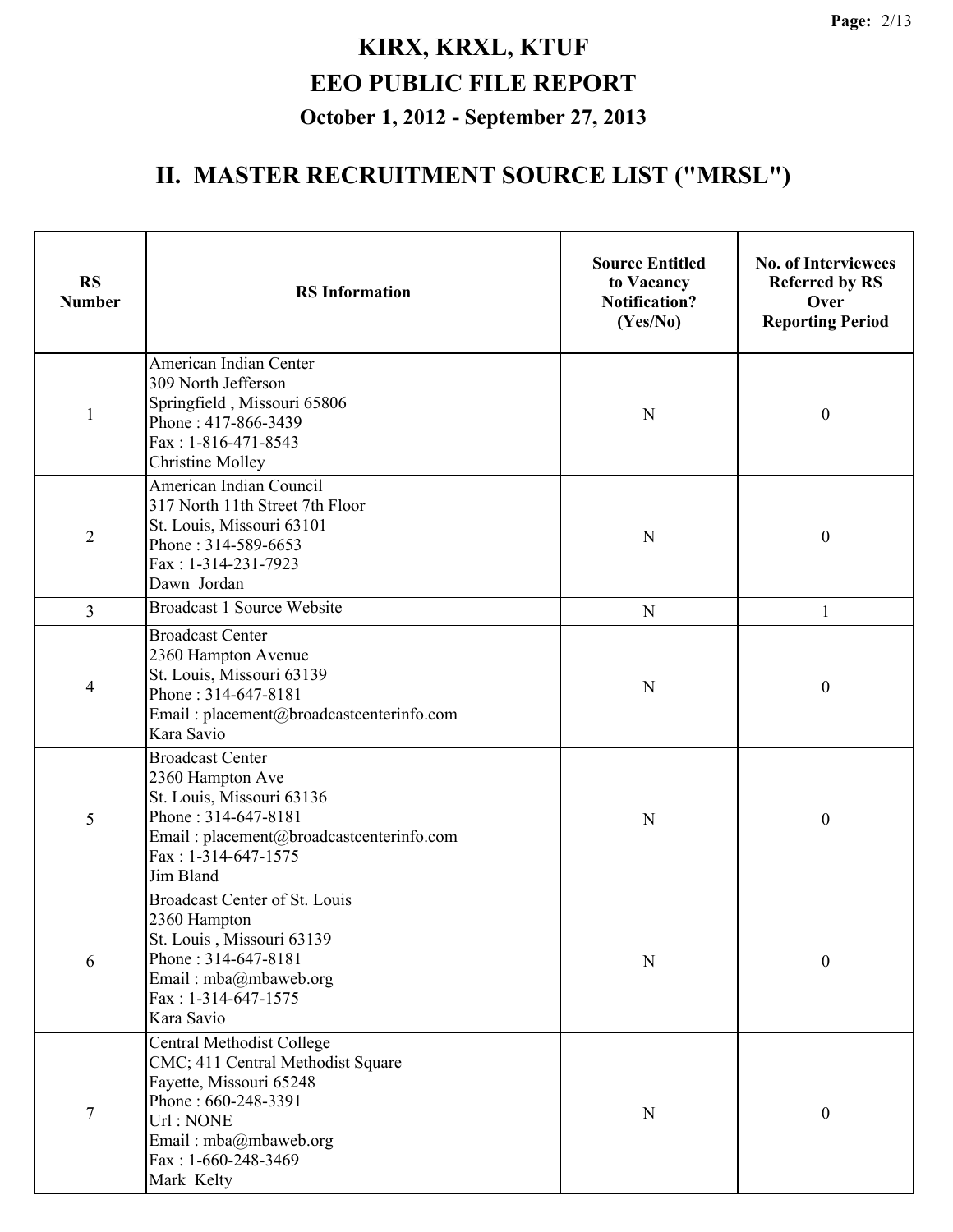| <b>RS</b><br><b>Number</b> | <b>RS</b> Information                                                                                                                                                                             | <b>Source Entitled</b><br>to Vacancy<br><b>Notification?</b><br>(Yes/No) | <b>No. of Interviewees</b><br><b>Referred by RS</b><br>Over<br><b>Reporting Period</b> |
|----------------------------|---------------------------------------------------------------------------------------------------------------------------------------------------------------------------------------------------|--------------------------------------------------------------------------|----------------------------------------------------------------------------------------|
| 8                          | Central Missouri State Univ.<br>Wood 11; CMSU Corner of College & Clark<br>Warrensburg, Missouri 64093<br>Phone: 660-543-4155<br>Email: mba@mbaweb.org<br>Fax: $1-660-543-4668$<br>Theresa Alewel | N                                                                        | $\boldsymbol{0}$                                                                       |
| 9                          | College of the Ozarks<br>PO Box 17<br>Point Lookout, Missouri 65726<br>Phone: 417-334-6411<br>Email: mba@mbaweb.org<br>Fax: 1-417-690-3246<br>Ron Martin                                          | N                                                                        | $\boldsymbol{0}$                                                                       |
| 10                         | College of the Ozarks<br>PO Box 17<br>Point Lookout, Missouri 65726<br>Phone: 417-334-6411<br>Fax: 1-417-335-2618<br>Ron Martin                                                                   | N                                                                        | $\boldsymbol{0}$                                                                       |
| 11                         | Columbia College<br>1001 Rogers Street<br>Columbia, Missouri 65216<br>Phone: 573-875-7425<br>Email: mba@mbaweb.org<br>Fax: 1-573-875-7526<br>Don Malson                                           | $\mathbf N$                                                              | $\boldsymbol{0}$                                                                       |
| 12                         | Columbia College<br>1001 Rogers Street<br>Columbia, Missouri 65216<br>Phone: 573-875-7260<br>Fax: 1-573-875-7209<br><b>Bruce Strickland</b>                                                       | $\mathbf N$                                                              | $\boldsymbol{0}$                                                                       |
| 13                         | Columbia Daily Tribune<br>101 North 4th Street<br>Columbia, Missouri 65201<br>Phone: (573) 815-1855<br>Fax: 1-573-815-1701<br><b>Classified Department</b>                                        | ${\bf N}$                                                                | $\boldsymbol{0}$                                                                       |
| 14                         | <b>Current Employee</b>                                                                                                                                                                           | ${\bf N}$                                                                | $\mathbf{1}$                                                                           |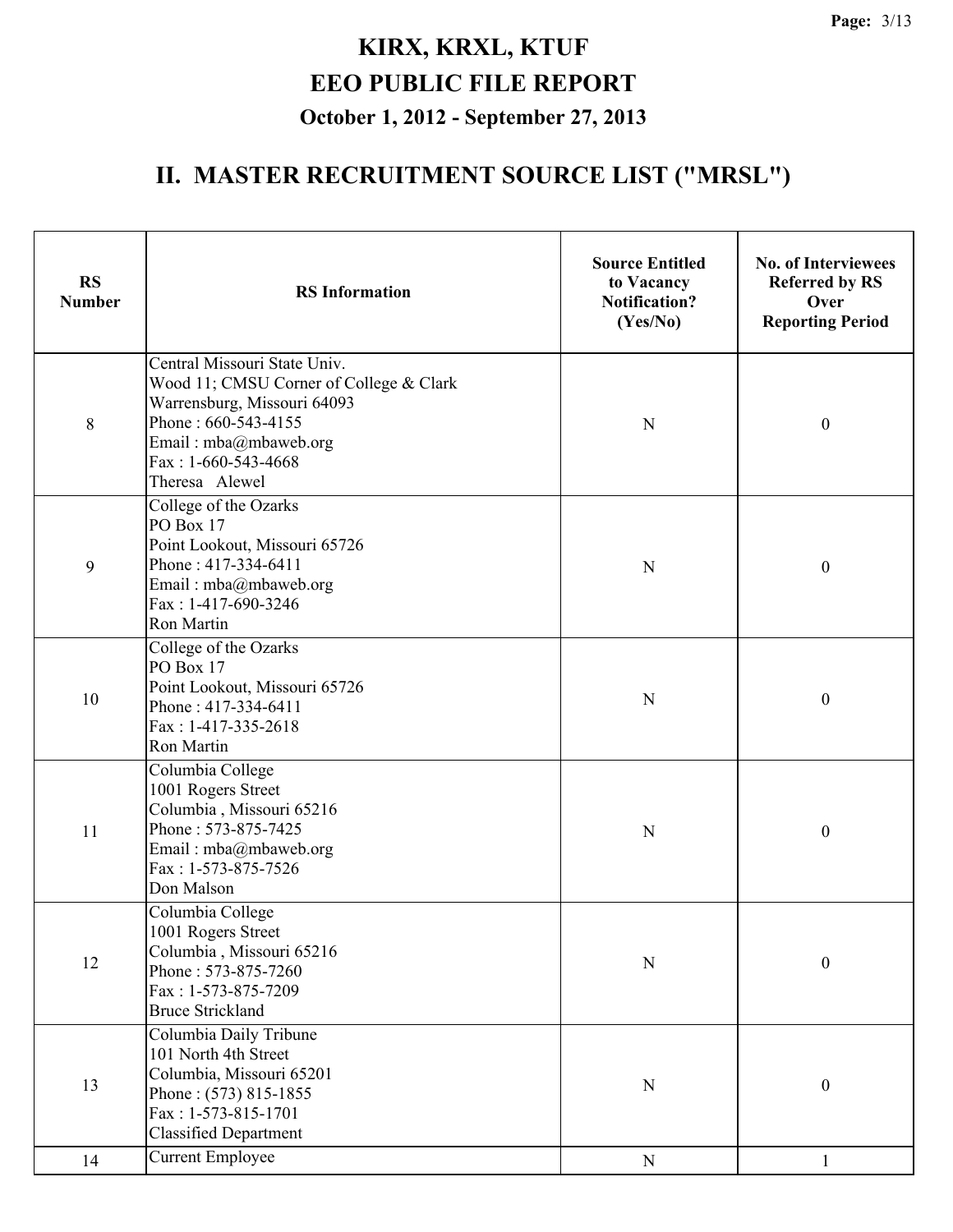| <b>RS</b><br><b>Number</b> | <b>RS</b> Information                                                                                                                                                                               | <b>Source Entitled</b><br>to Vacancy<br><b>Notification?</b><br>(Yes/No) | <b>No. of Interviewees</b><br><b>Referred by RS</b><br>Over<br><b>Reporting Period</b> |
|----------------------------|-----------------------------------------------------------------------------------------------------------------------------------------------------------------------------------------------------|--------------------------------------------------------------------------|----------------------------------------------------------------------------------------|
| 15                         | Division of Workforce Development<br>1716 Four Seasons Drive<br>Jefferson City, Missouri 65101<br>Phone: 573-526-8115<br>Email: Dylan.minor@ded.mo.gov<br>Fax: 1-573-526-3494<br><b>Dylan Minor</b> | N                                                                        | $\boldsymbol{0}$                                                                       |
| 16                         | Drury College<br>900 North Benton Avenue<br>Springfield, Missouri 65802<br>Phone: 417-873-6817<br>Email: mba@mbaweb.org<br>Fax: 1-417-873-7808<br>Tina Moore                                        | N                                                                        | $\boldsymbol{0}$                                                                       |
| 17                         | Drury College<br>900 North Benton Ave<br>Springfield, Missouri 65802<br>Phone: 4178658731<br>Fax: 1-417-873-7821<br>Drury College Drury College                                                     | N                                                                        | $\boldsymbol{0}$                                                                       |
| 18                         | <b>Evangel University</b><br>1111 N Glenstone<br>Springfield, Missouri 65802<br>Phone: 417-865-2811<br>Fax: 1-417-865-2811<br>Thelma Weatherly                                                      | N                                                                        | $\boldsymbol{0}$                                                                       |
| 19                         | Fontbonne College<br>6800 Wydown Blvd.<br>St. Louis, Missouri 63105<br>Phone: 314-889-1434<br>Fax: 1-314-889-1451<br>Jennifer Self                                                                  | ${\bf N}$                                                                | $\boldsymbol{0}$                                                                       |
| 20                         | Goodwill Industries<br>1727 Locust<br>St. Louis, Missouri 63103<br>Phone: 314-241-3464<br>Fax: 1-314-241-2346<br><b>Rodney Watts</b>                                                                | ${\bf N}$                                                                | $\boldsymbol{0}$                                                                       |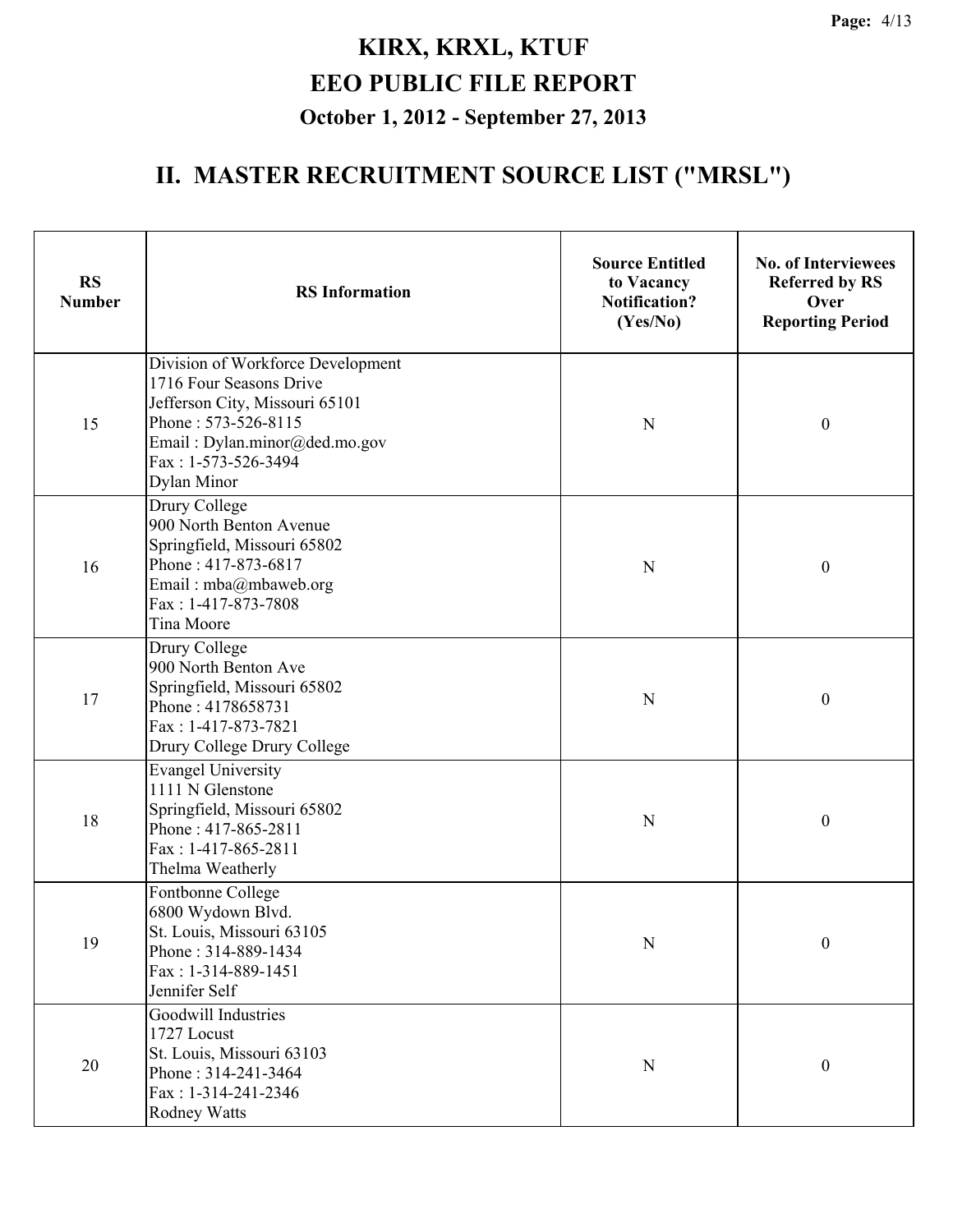| <b>RS</b><br><b>Number</b> | <b>RS</b> Information                                                                                                                                                                                      | <b>Source Entitled</b><br>to Vacancy<br><b>Notification?</b><br>(Yes/No) | <b>No. of Interviewees</b><br><b>Referred by RS</b><br>Over<br><b>Reporting Period</b> |
|----------------------------|------------------------------------------------------------------------------------------------------------------------------------------------------------------------------------------------------------|--------------------------------------------------------------------------|----------------------------------------------------------------------------------------|
| 21                         | Guadalupe Center<br>2641 Belleview<br>Kansas City, Missouri 64108<br>Phone: (816) 561-6885<br>Url: www.tornadic.com/gci/<br>Fax: (816) 561-7009<br><b>Frances Wallace</b>                                  | N                                                                        | $\boldsymbol{0}$                                                                       |
| 22                         | Hannibal-Lagrange College<br>2800 Palmyer Road<br>Hannibal, Missouri 63401<br>Phone: 573-221-3675<br>Email: mba@mbaweb.org<br>Fax: 1-573-221-6594<br>Dr. Karry Richardson                                  | N                                                                        | $\boldsymbol{0}$                                                                       |
| 23                         | Harris-Stowe State College<br>3026 Laclede Ave.<br>St. Louis, Missouri 63103<br>Phone: 3147-340-3512<br>Email: mba@mbaweb.org<br>Fax: 1-314-340-3389<br>Wanda McNeal                                       | $\mathbf N$                                                              | $\boldsymbol{0}$                                                                       |
| 24                         | Heart of America Indian Center<br>600 West 39th St.<br>Kansas City, Missouri 64111<br>Phone: (816) 931-5229<br>Url: members.aol.com/indianbrav/haic.html<br>Fax: $(816)$ 421-6493<br>Director of Placement | N                                                                        | $\boldsymbol{0}$                                                                       |
| 25                         | Joes<br>1110 N Tenth<br>Jamestown, Missouri 65046<br>Phone: 660-849-2412<br>Fax: 1-573-634-8258<br>Joe Henderson                                                                                           | ${\bf N}$                                                                | $\boldsymbol{0}$                                                                       |
| 26                         | KRCG-TV Job Link 13<br>P.O. Box 659<br>Jefferson City, Missouri 65102<br>Phone: (573) 443-1300<br>Fax: 1-573-896-5193<br>Jeff Jones                                                                        | $\mathbf N$                                                              | $\boldsymbol{0}$                                                                       |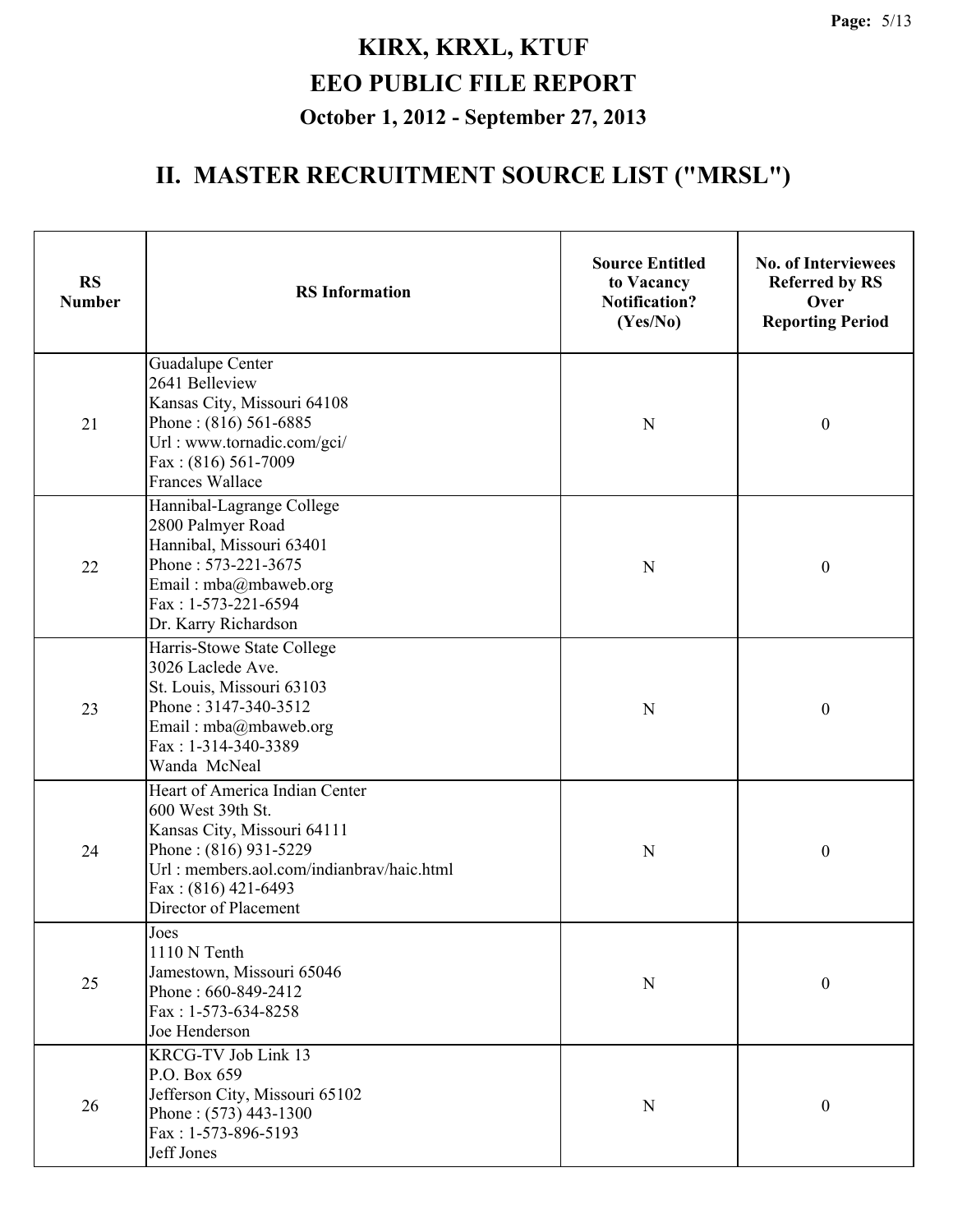| <b>RS</b><br><b>Number</b> | <b>RS</b> Information                                                                                                                                                    | <b>Source Entitled</b><br>to Vacancy<br><b>Notification?</b><br>(Yes/No) | <b>No. of Interviewees</b><br><b>Referred by RS</b><br>Over<br><b>Reporting Period</b> |
|----------------------------|--------------------------------------------------------------------------------------------------------------------------------------------------------------------------|--------------------------------------------------------------------------|----------------------------------------------------------------------------------------|
| 27                         | Lakes Country Resource Center<br>PO Box 1537<br>Camdenton, Missouri 65020<br>Phone: 5733462487<br>Fax: 1-573-346-3957<br><b>Patrick Miller</b>                           | N                                                                        | $\boldsymbol{0}$                                                                       |
| 28                         | <b>Lincoln University</b><br>820 Chestnut Street<br>Jefferson City, Missouri 65102<br>Phone: 573-681-5167<br>Fax: 1-573-681-5165<br>Ronald Nelson                        | N                                                                        | $\boldsymbol{0}$                                                                       |
| 29                         | Lindenwood College<br>209 South Kingshighway<br>St. Charles, Missouri 63301<br>Phone: 636-949-4806<br>Email: mba@mbaweb.org<br>Fax: 1-636-949-4790<br>Dana Wehrli        | N                                                                        | $\boldsymbol{0}$                                                                       |
| 30                         | Missouri Broadcasters Assoc.<br>P.O. Box 104445<br>Jefferson City, Missouri 65110<br>Phone: 573-636-6692<br>Email: dhicks@mbaweb.org<br>Fax: 1-573-634-8258<br>Don Hicks | N                                                                        | $\boldsymbol{0}$                                                                       |
| 31                         | Missouri Career Center<br>1514 S. Glenstone<br>Springfield, Missouri 65804<br>Phone: 417-887-4343<br>Fax: 1-417-888-4076<br>Veronica Lowe                                | $\mathbf N$                                                              | $\boldsymbol{0}$                                                                       |
| 32                         | Missouri Career Center<br>2105 E. Normal<br>Kirksville, Missouri 63501<br>Phone: 660-785-2400<br>Fax: 1-660-785-2404<br>Cathy Collop                                     | $\mathbf N$                                                              | $\boldsymbol{0}$                                                                       |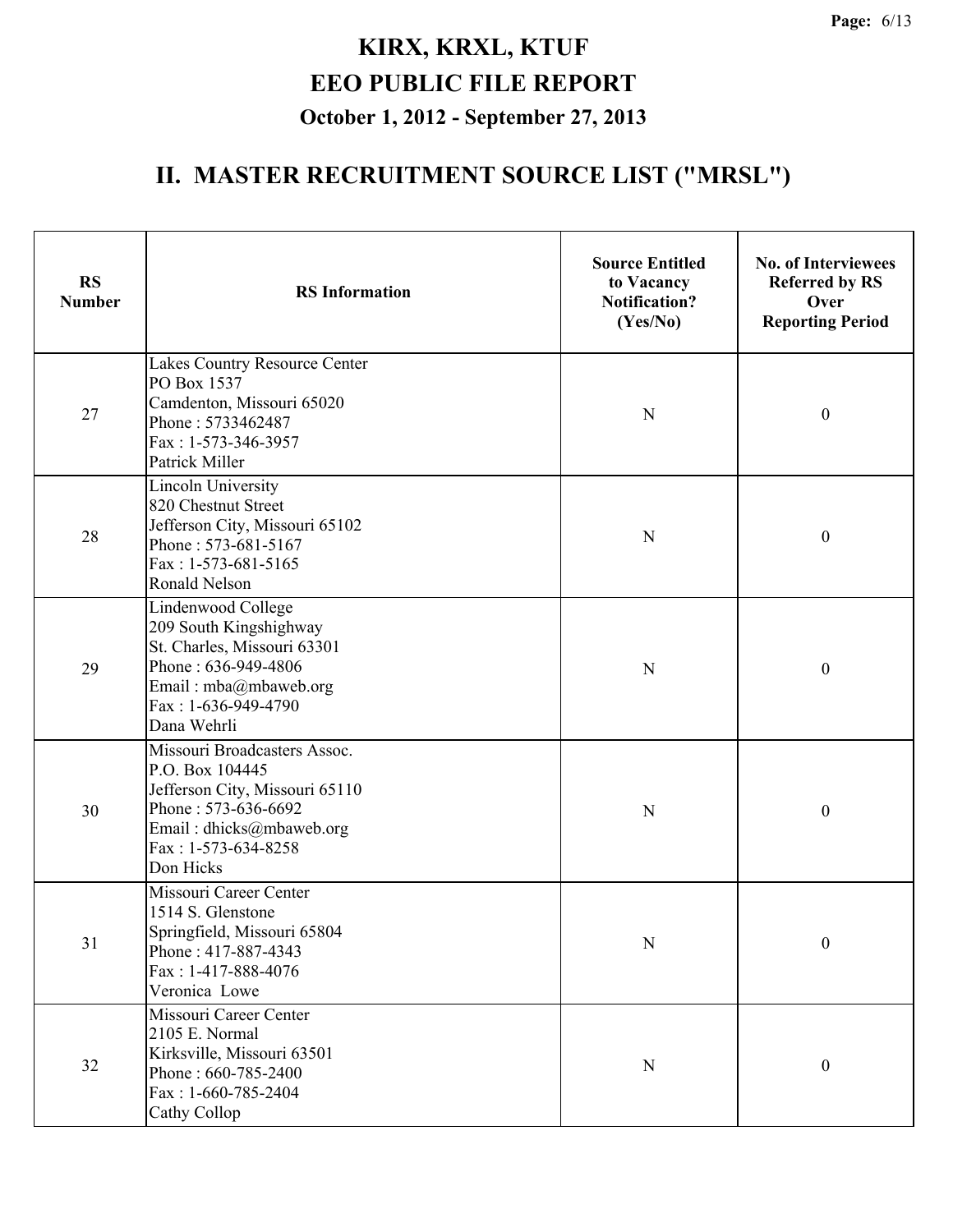| <b>RS</b><br><b>Number</b> | <b>RS</b> Information                                                                                                                                                                                                                               | <b>Source Entitled</b><br>to Vacancy<br><b>Notification?</b><br>(Yes/No) | <b>No. of Interviewees</b><br><b>Referred by RS</b><br>Over<br><b>Reporting Period</b> |
|----------------------------|-----------------------------------------------------------------------------------------------------------------------------------------------------------------------------------------------------------------------------------------------------|--------------------------------------------------------------------------|----------------------------------------------------------------------------------------|
| 33                         | Missouri School of Journalism, Career Services<br>76G Gannett Hall University of Missouri<br>Columbia, Missouri 65211<br>Phone: 573-882-0373<br>Url: http://www.journalism.missouri/edu/careers<br>Email: willisb@missouri.edu<br>Barbara G. Willis | N                                                                        | $\mathbf{0}$                                                                           |
| 34                         | Missouri Southern State College<br>3950 East Newman Road<br>Joplin, Missouri 64801<br>Phone: 417-625-3137<br>Email: mba@mbaweb.org<br>Fax: $1-417-625-9338$<br>Pat Hurley                                                                           | N                                                                        | $\mathbf{0}$                                                                           |
| 35                         | Missouri Southern State College<br>3950 E Newman Rd<br>Joplin, Missouri 64801<br>Phone: 417-625-9300<br>Fax: 1-417-625-3121<br>Missouri Southern State College Missouri Southern State<br>College                                                   | N                                                                        | $\boldsymbol{0}$                                                                       |
| 36                         | Missouri Southern State University<br>3950 East Newman Road<br>Joplin, Missouri 64801<br>Phone: 417-625-9580<br>Fax: 1-417-625-9397<br>Ward Bryant                                                                                                  | N                                                                        | $\boldsymbol{0}$                                                                       |
| 37                         | Missouri Valley College<br>500 East College<br>Marhall, Missouri 65340<br>Phone: 660-831-4080<br>Email: mba@mbaweb.org<br>Fax: 1-660-831-4039<br><b>Brie Dittmer</b>                                                                                | N                                                                        | $\boldsymbol{0}$                                                                       |
| 38                         | North Central Missouri College<br>1301 Main Street<br>Trenton, Missouri 64683<br>Phone: 660-359-3948<br>Kristi Weldon                                                                                                                               | N                                                                        | $\boldsymbol{0}$                                                                       |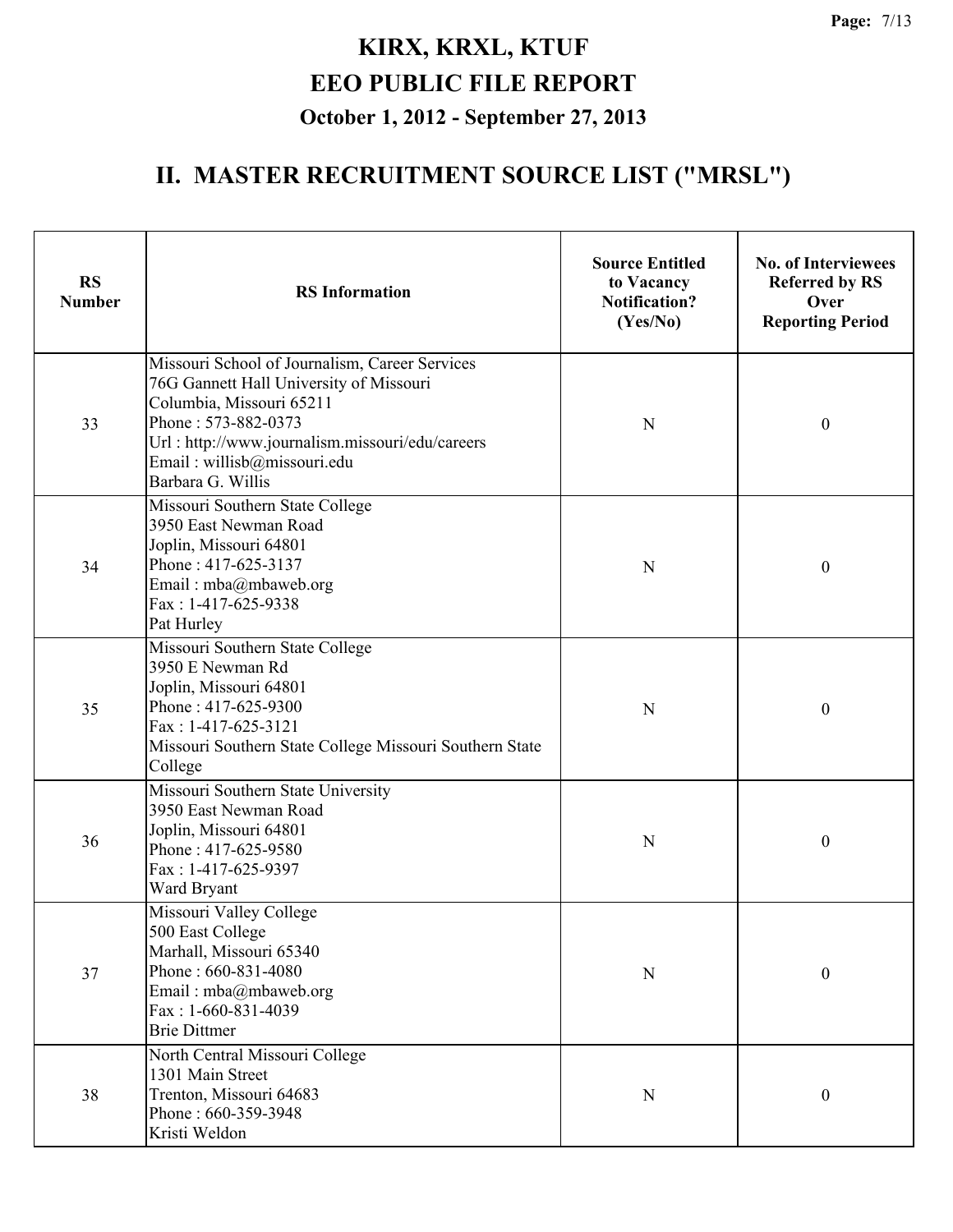| <b>RS</b><br><b>Number</b> | <b>RS</b> Information                                                                                                                                                                                                       | <b>Source Entitled</b><br>to Vacancy<br><b>Notification?</b><br>(Yes/No) | <b>No. of Interviewees</b><br><b>Referred by RS</b><br>Over<br><b>Reporting Period</b> |
|----------------------------|-----------------------------------------------------------------------------------------------------------------------------------------------------------------------------------------------------------------------------|--------------------------------------------------------------------------|----------------------------------------------------------------------------------------|
| 39                         | Northwest Missouri State University<br>no listing<br>Maryville, Missouri 64468<br>Phone: 816-562-1212<br>Email: career@nwmissouri.edu<br>Northwest Missouri State University Northwest Missouri<br><b>State University</b>  | N                                                                        | $\boldsymbol{0}$                                                                       |
| 40                         | <b>SMSU</b><br>901 S. National<br>Springfield, Missouri 65804<br>Phone: 417-836-6861<br>Fax: 1-417-836-6861<br>Margie Wieland                                                                                               | N                                                                        | $\boldsymbol{0}$                                                                       |
| 41                         | Southeast Missouri State University<br>One University Plaza<br>Cape Girardeau, Missouri 63701<br>Phone: 573-651-2000<br>Email: careerlinkages@semo.edu<br>Fax: 1-573-651-2532<br>Sandy White                                | N                                                                        | $\boldsymbol{0}$                                                                       |
| 42                         | Southwest Missouri State University<br>901 South National<br>Springfield, Missouri 65804<br>Phone: 417-836-5636<br>Email: mba@mbaweb.org<br>Fax: 1-417-836-6797<br><b>Jack Hunter</b>                                       | N                                                                        | $\boldsymbol{0}$                                                                       |
| 43                         | Southwest Missouri State University<br>901 South National<br>Springfield, Missouri 65804<br>Phone: 417-836-5000<br>Fax: 1-417-836-6583<br>Southwest Missouri State University Southwest Missouri<br><b>State University</b> | N                                                                        | 0                                                                                      |
| 44                         | Spherion<br>1133 Washington Street<br>Chillicothe, Missouri 64601<br>Phone: 660-646-2120<br>Email: SuzanneKeith@spherion.com<br>Fax: 1-660-646-2129<br>Suzanne Keith                                                        | N                                                                        | 0                                                                                      |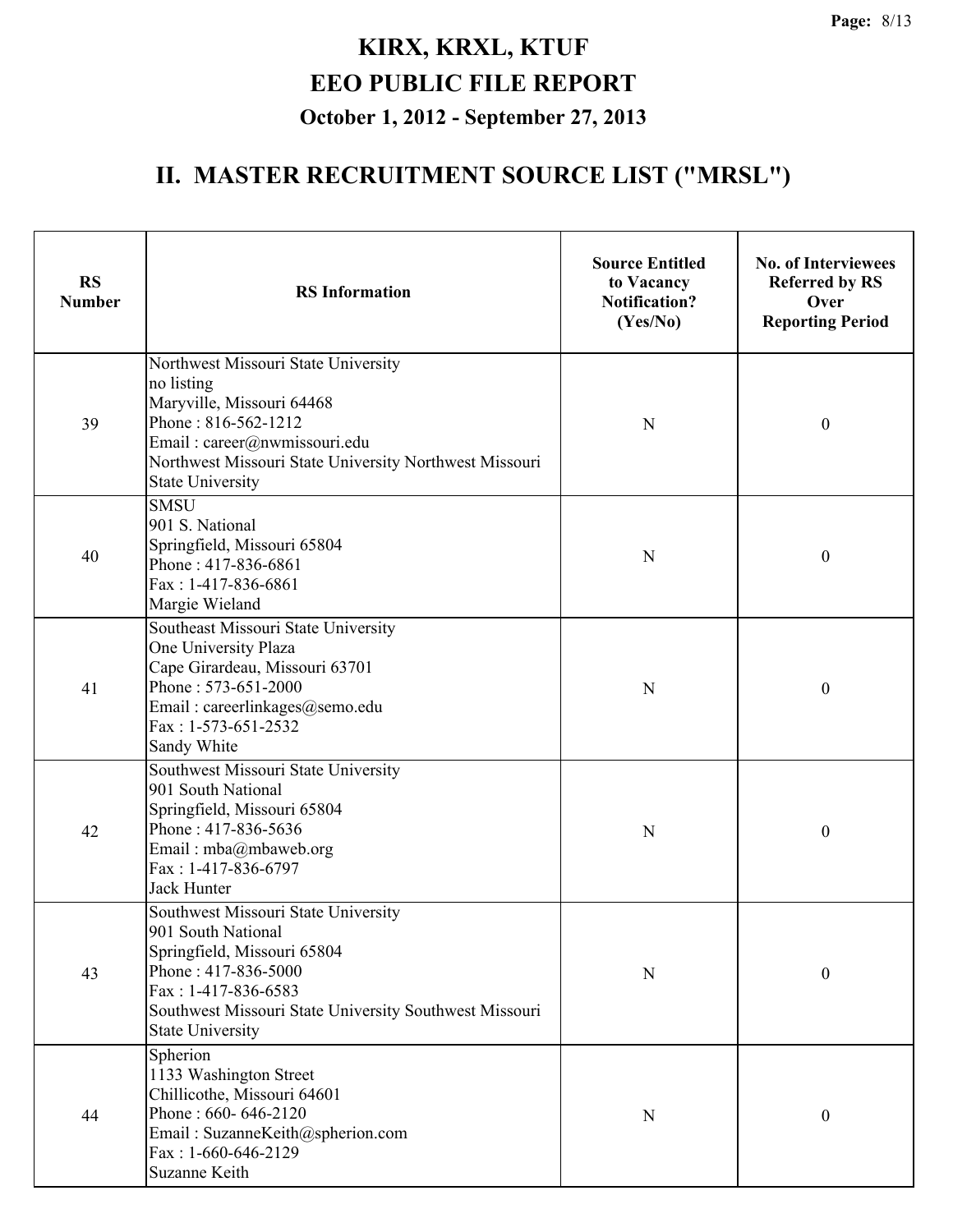| <b>RS</b><br><b>Number</b> | <b>RS</b> Information                                                                                                                                                                           | <b>Source Entitled</b><br>to Vacancy<br><b>Notification?</b><br>(Yes/No) | <b>No. of Interviewees</b><br><b>Referred by RS</b><br>Over<br><b>Reporting Period</b> |
|----------------------------|-------------------------------------------------------------------------------------------------------------------------------------------------------------------------------------------------|--------------------------------------------------------------------------|----------------------------------------------------------------------------------------|
| 45                         | St. Louis Community College<br>300 S. Broadway<br>St. Louis, Missouri 63102<br>Phone: 314-539-5210<br>Fax: 1-314-539-5493<br>S. Lonati                                                          | N                                                                        | $\boldsymbol{0}$                                                                       |
| 46                         | St. Louis University<br>221 North Grand Blvd.<br>St. Louis, Missouri 63130<br>Phone: 314-977-2828<br>Email: mba@mbaweb.org<br>Fax: 1-314-977-3486<br><b>Scott Plowman</b>                       | N                                                                        | $\boldsymbol{0}$                                                                       |
| 47                         | The Urban League<br>3701 Grandel Square<br>St. Louis, Missouri 63156<br>Phone: 314-615-3624<br>Email: styler@urbanleague.stl.org<br>Fax: 1-314-531-7462<br>Sidney Tyler                         | N                                                                        | $\boldsymbol{0}$                                                                       |
| 48                         | Truman State University<br>100 E. Normal<br>Kirksville, Missouri 63501<br>Phone: 660/785-4353<br>Url: www.truman.edu<br>Fax: 660/785-4366<br>Jan Fishback                                       | N                                                                        | $\boldsymbol{0}$                                                                       |
| 49                         | Univ. of Missouri-Columbia<br>11 Jesse Hall<br>Columbia, Missouri 65201<br>Phone: 573-882-0878<br>Email: career@missouri.edu<br>Amanda Nell                                                     | N                                                                        | $\boldsymbol{0}$                                                                       |
| 50                         | <b>University Career Center</b><br>McKinney Center 100 E. Normal<br>Kirksville, Missouri 63501<br>Phone: 660-785-4353<br>Email: careers@truman.edu<br>Fax: $1-660-785-4366$<br>Lesa Ketterlinus | N                                                                        | $\boldsymbol{0}$                                                                       |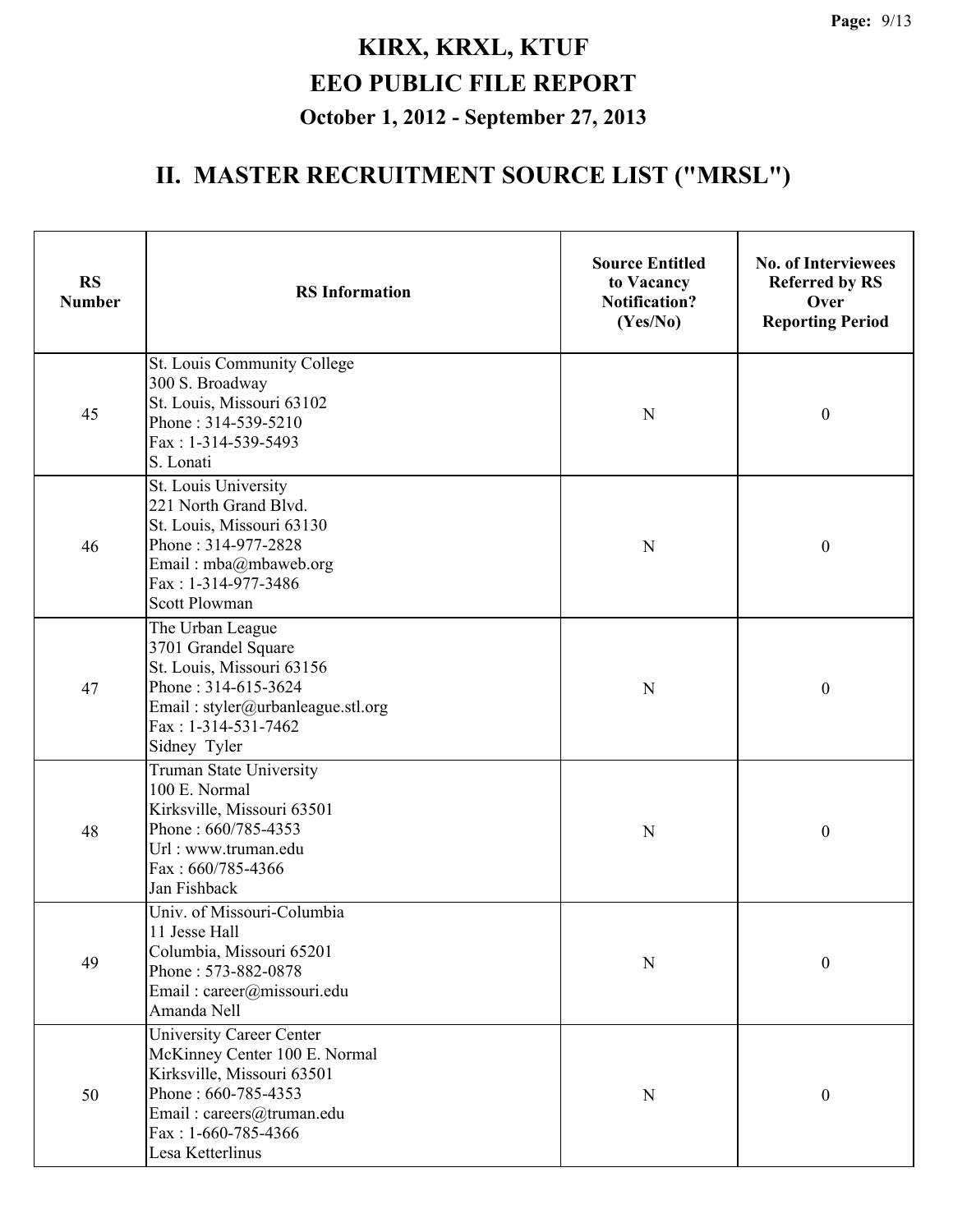| <b>RS</b><br><b>Number</b> | <b>RS</b> Information                                                                                                                                                                                              | <b>Source Entitled</b><br>to Vacancy<br><b>Notification?</b><br>(Yes/No) | <b>No. of Interviewees</b><br><b>Referred by RS</b><br>Over<br><b>Reporting Period</b> |
|----------------------------|--------------------------------------------------------------------------------------------------------------------------------------------------------------------------------------------------------------------|--------------------------------------------------------------------------|----------------------------------------------------------------------------------------|
| 51                         | University of Missouri- Columbia<br>no listing<br>Columbia, Missouri 65211<br>Phone: 573-882-2121<br>Fax: 1-573-882-9907<br>University of Missouri- Columbia University of Missouri-<br>Columbia                   | N                                                                        | $\boldsymbol{0}$                                                                       |
| 52                         | University of Missouri- Kansas City<br>5100 Rockhill Rd<br>Kansas City, Missouri 64110<br>Phone: 816-235-1000<br>Fax: 1-816-235-1717<br>University of Missouri- Kansas City University of<br>Missouri- Kansas City | N                                                                        | $\boldsymbol{0}$                                                                       |
| 53                         | University of Missouri- Rolla<br>no listing<br>Rolla, Missouri 65401<br>Phone: 573-341-4114<br>Fax: 1-573-341-6306<br>University of Missouri- Rolla University of Missouri-<br>Rolla                               | N                                                                        | $\boldsymbol{0}$                                                                       |
| 54                         | University of Missouri- St. Louis<br>8001 Natural Bridge Rd<br>St. Louis, Missouri 63121<br>Phone: 314-516-5000<br>Fax: 1-314-516-5378<br>University of Missouri- St. Louis University of Missouri-<br>St. Louis   | N                                                                        | $\boldsymbol{0}$                                                                       |
| 55                         | University of Missouri-Kansas City<br>5100 Rockhill Road<br>Kansas City, Missouri 64110<br>Phone: 816-235-1228<br>$Fax: 1-816-235-5515$<br>Kelly Limpic                                                            | $\mathbf N$                                                              | $\boldsymbol{0}$                                                                       |
| 56                         | University of Missouri-St. Louis<br>8001 Natural Bridge Road<br>St. Louis, Missouri 63121<br>Phone: 314-516-5100<br>Email: mba@mbaweb.org<br>$Fax: 1-314-516-6535$<br><b>Emily Mceneny</b>                         | ${\bf N}$                                                                | $\boldsymbol{0}$                                                                       |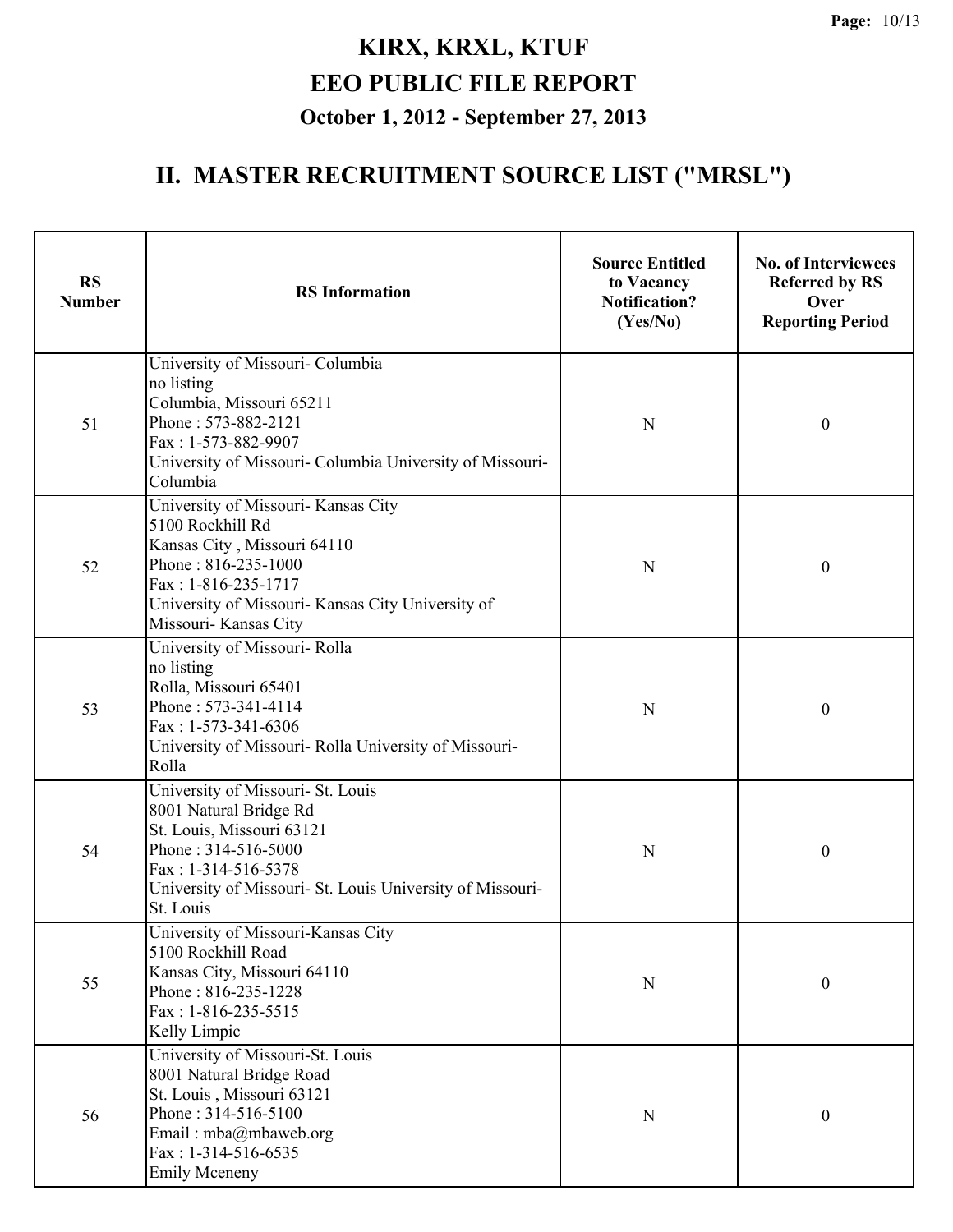| <b>RS</b><br><b>Number</b> | <b>RS</b> Information                                                                                                                                                                    | <b>Source Entitled</b><br>to Vacancy<br><b>Notification?</b><br>(Yes/No) | <b>No. of Interviewees</b><br><b>Referred by RS</b><br>Over<br><b>Reporting Period</b> |
|----------------------------|------------------------------------------------------------------------------------------------------------------------------------------------------------------------------------------|--------------------------------------------------------------------------|----------------------------------------------------------------------------------------|
| 57                         | Unversity of Missouri-Rolla<br>1870 Miner Circle/303 Norwood Hall<br>Rolla, Missouri 65409<br>Phone: 573-341-4254<br>Email: mba@mbaweb.org<br>Fax: 1-573-341-4253<br><b>LeAnn Morton</b> | N                                                                        | $\boldsymbol{0}$                                                                       |
| 58                         | <b>Washington University</b><br>1 Brooking Drive<br>St. Louis, Missouri 63130<br>Phone: 314-935-5930<br>Email: mba@mbaweb.org<br>Fax: 1-314-935-5905<br>Mark Smith                       | N                                                                        | $\boldsymbol{0}$                                                                       |
| 59                         | Waynesville St. Robert Chamber of Commerce<br>137 St. Robert Blvd<br>St. Robert, Missouri 65584<br>Phone: 573-336-5121<br>Fax: 1-573-336-5472<br>Rendy Conant                            | N                                                                        | $\boldsymbol{0}$                                                                       |
| 60                         | Webster University<br>470 East Lockwood<br>Webster Groves, Missouri 63119<br>Phone: 314-968-7143<br>Email: mba@mbaweb.org<br>Fax: 1-314-968-7478<br>Ray Angle                            | N                                                                        | $\boldsymbol{0}$                                                                       |
| 61                         | Webster University<br>470 East Lockwood<br>Webster Groves, Missouri 63119<br>Phone: 314-968-6900<br>Fax: 1-314-968-7112<br>Webster University Webster University                         | N                                                                        | $\boldsymbol{0}$                                                                       |
| 62                         | <b>Westminster College</b><br>501 Westminster Ave.<br>Fulton, Missouri 65251<br>Phone: 573-592-5226<br>Fax: 1-573-592-5227<br>Carl Marriott                                              | N                                                                        | $\boldsymbol{0}$                                                                       |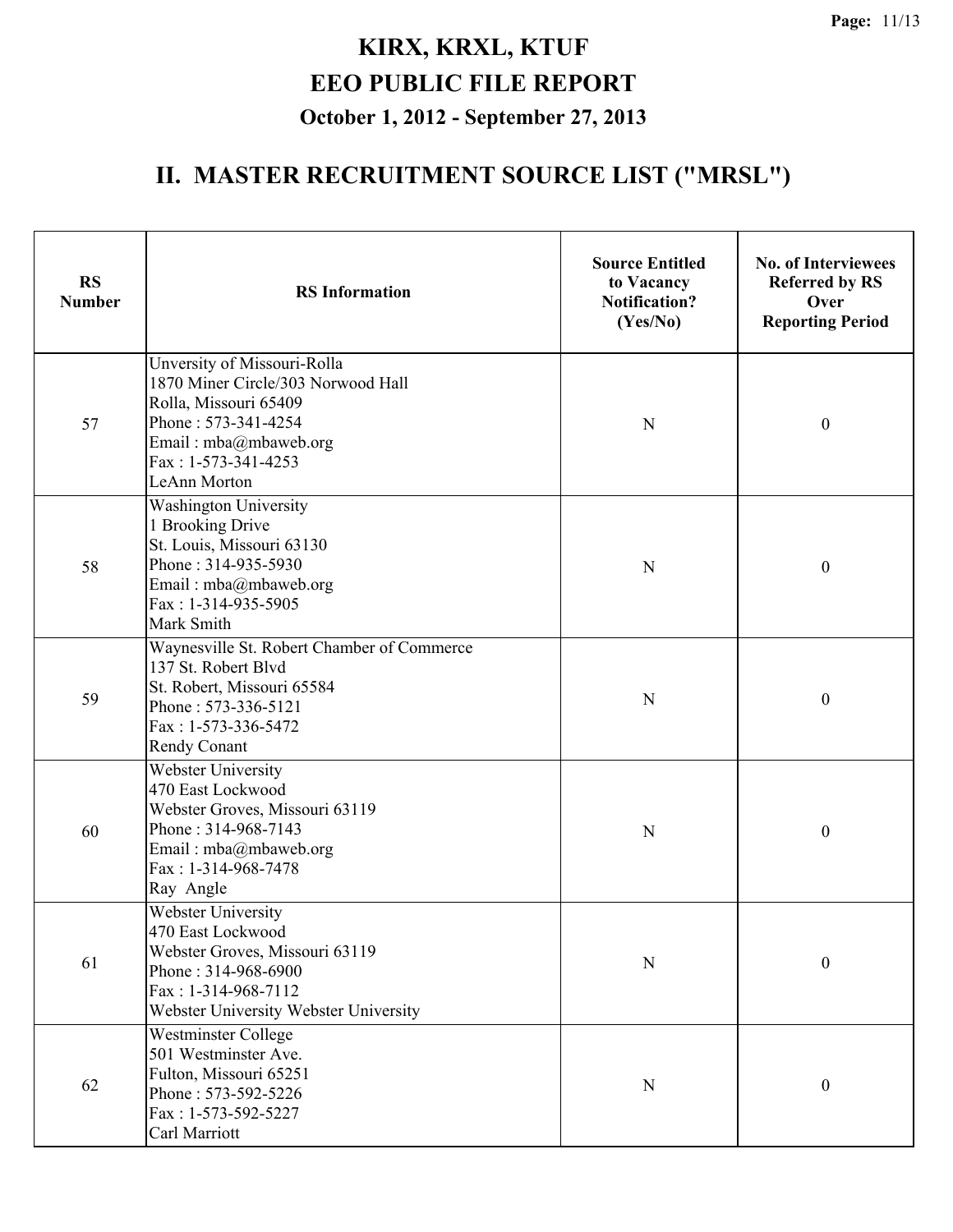| <b>RS</b><br><b>Number</b> | <b>RS</b> Information                                                                                                                                               | <b>Source Entitled</b><br>to Vacancy<br><b>Notification?</b><br>(Yes/No) | <b>No. of Interviewees</b><br><b>Referred by RS</b><br>Over<br><b>Reporting Period</b> |
|----------------------------|---------------------------------------------------------------------------------------------------------------------------------------------------------------------|--------------------------------------------------------------------------|----------------------------------------------------------------------------------------|
| 63                         | <b>Westminster College</b><br>no listing<br>Fulton, Missouri 65251<br>Phone: 573-642-3361<br>Fax: $1-573-642-6356$<br>Westminster College Westminster College       | N                                                                        | $\boldsymbol{0}$                                                                       |
| 64                         | William Jewel College<br>500 College Hill<br>Liberty, Missouri 64068<br>Phone: 816-415-5938<br>Email: mba@mbaweb.org<br>Fax: 1-816-415-5027<br>Judy Rychlewski      | N                                                                        | $\theta$                                                                               |
| 65                         | William Woods University<br>no listing<br>Fulton, Missouri 65251<br>Phone: 573-642-2251<br>Fax: 1-573-592-1146<br>William Woods University William Woods University | N                                                                        | $\theta$                                                                               |
|                            | <b>TOTAL INTERVIEWS OVER REPORTING PERIOD:</b>                                                                                                                      |                                                                          | $\mathbf{2}$                                                                           |